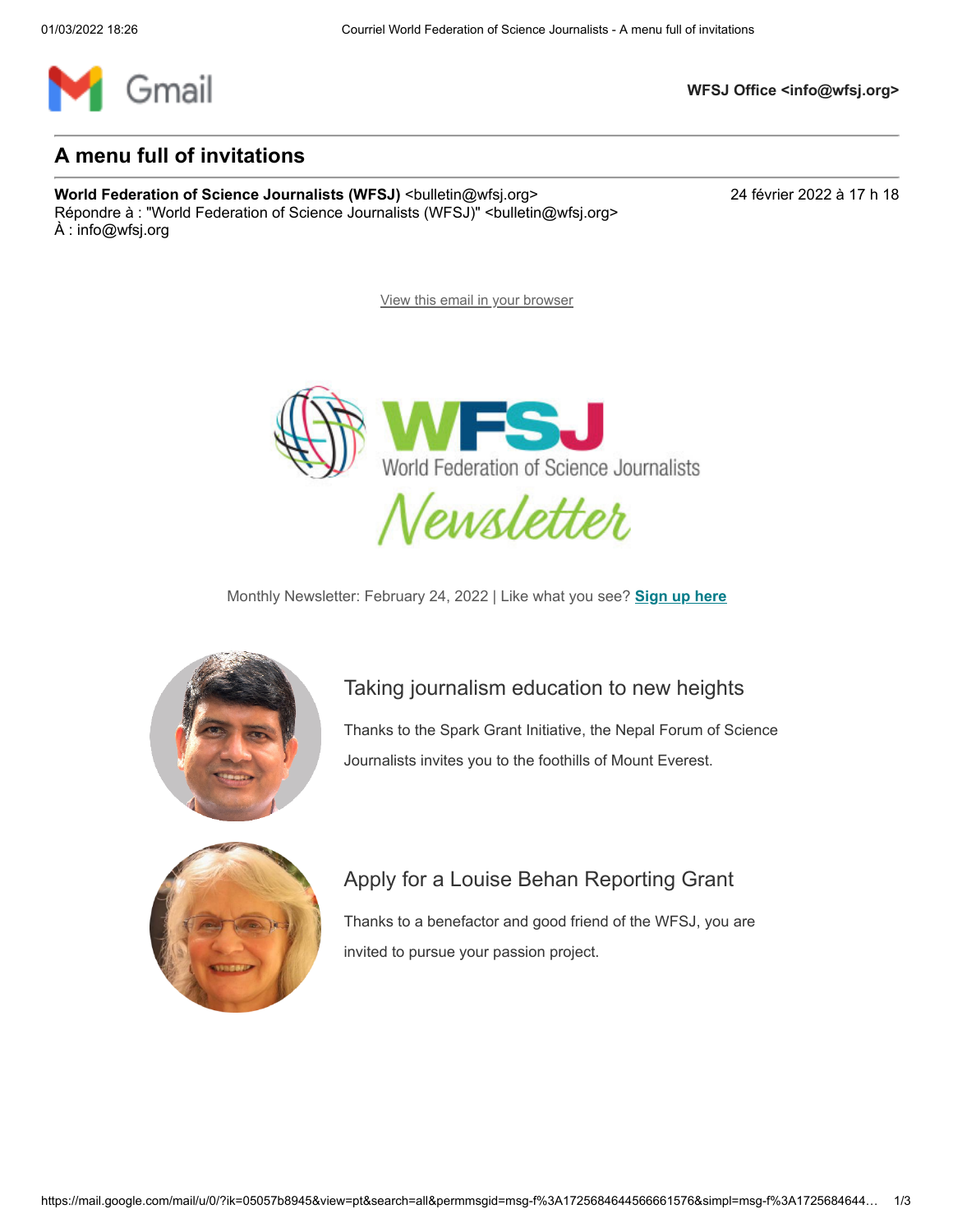

### [Serving food for thought](https://wfsj.us2.list-manage.com/track/click?u=a8d11a901ac032467f5aed649&id=3eaa8f0e77&e=5575ecfde9)

[Thanks to a Colombian conference partner, you are invited to learn how and why we save](https://wfsj.us2.list-manage.com/track/click?u=a8d11a901ac032467f5aed649&id=7ec5f4e1e9&e=5575ecfde9) seeds.



[Webinar: land governance and solutions journalism](https://wfsj.us2.list-manage.com/track/click?u=a8d11a901ac032467f5aed649&id=6e8c818bdf&e=5575ecfde9)

[Thanks to a well-grounded partnership, you are invited to learn how land management can](https://wfsj.us2.list-manage.com/track/click?u=a8d11a901ac032467f5aed649&id=33676c9e11&e=5575ecfde9) inform environmental reporting.



# [Become an E4C Editorial Fellow](https://wfsj.us2.list-manage.com/track/click?u=a8d11a901ac032467f5aed649&id=b280f05c36&e=5575ecfde9)

[Thanks to the American Society of Mechanical Engineers, you are invited to gain hundreds](https://wfsj.us2.list-manage.com/track/click?u=a8d11a901ac032467f5aed649&id=71da118a63&e=5575ecfde9) of hours of training and writing experience.